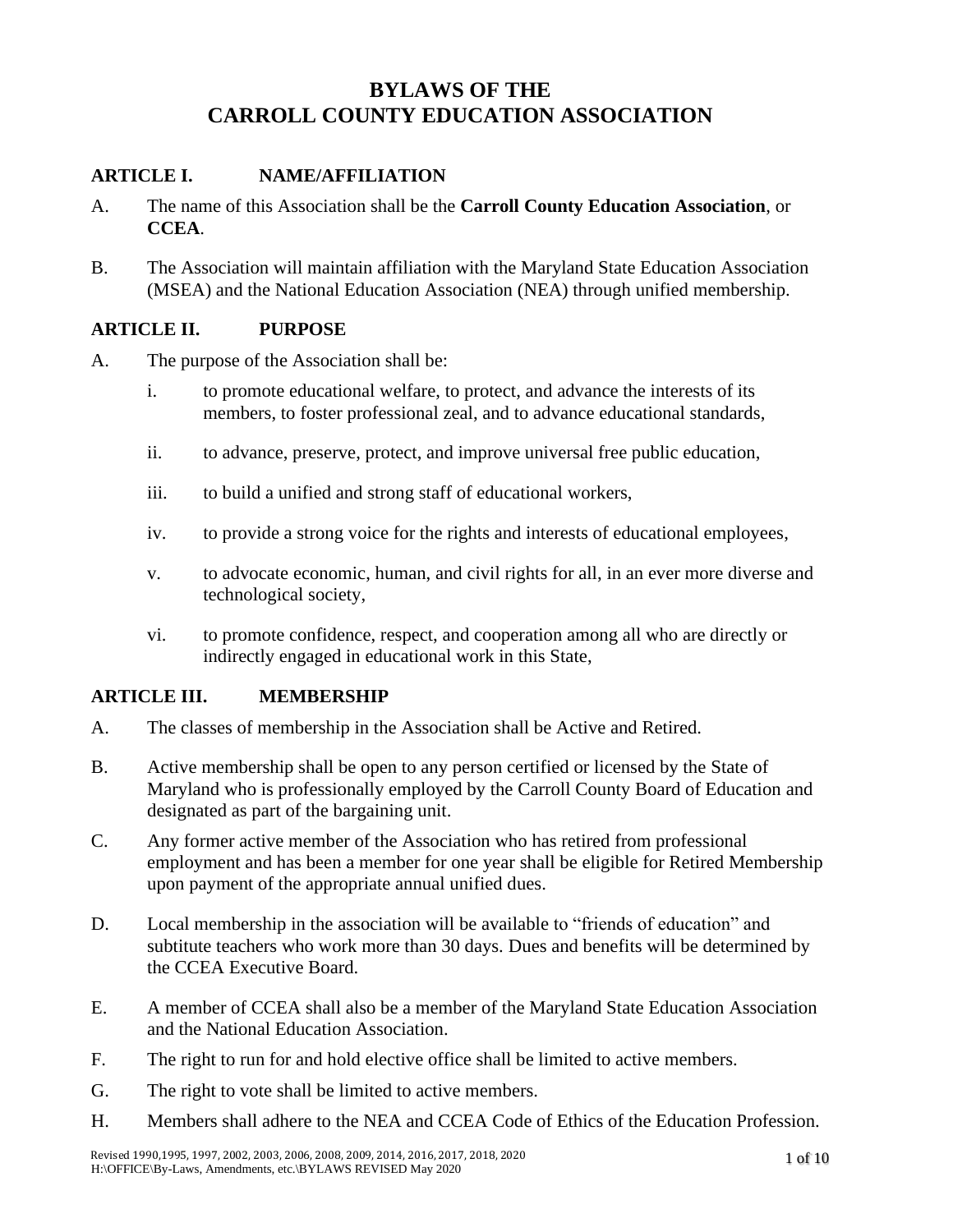- I. Any member of the Association who is not a member of the Representative Assembly (RA) may attend its meetings, but shall sit apart from the voting body, and will be required to receive permission to speak from the facilitator.
- J. The Membership year shall be from September 1st through August 31st.
- K**.** The Association dues shall be set annually at a RA meeting as a part of the budget approval process by the end of the fiscal year.
- L. Notification of any changes in the amount of dues for the Association shall be made known to the membership by the school representative(s) prior to the end of the current fiscal year.
- M. Persons who are professionally employed by the Carroll County Board of Education on a half-time or less assignment shall be eligible for active membership at the stated rate listed on the membership application which is based on gross salary.
- N. Membership in the Carroll County Education Association (CCEA), MSEA and the NEA shall be continuous unless rescinded in a timely written notice by the member. In order to cancel membership, this notice shall be sent by MAIL to the CCEA *POST MARKED NO LATER THAN* **SEPTEMBER 1st** of any membership year, but not before August 1st.

The Association shall print in one or more of its publications a notification of the membership withdraw date in the Spring of that given year.

Members electing to pay membership dues by payroll deduction shall have deductions continue from year to year for the dues set annually unless they rescind such authorization in writing to CCEA by MAIL to be *POST MARKED NO LATER THAN* **SEPTEMBER 1st** of any school year. In case of resignation within a school year, the balance of dues for that year will be deducted from the final salary check.

- O. Dues for Active Members may be prorated on the same basis as established by NEA and MSEA.
- P. The annual dues of Retired Members shall be set by the RA at a rate commensurate with dues established for Retired Members of NEA and MSEA. A lifetime membership category shall be established with rates set and approved by the CCEA Executive Board and the RA.

## **ARTICLE IV. OFFICERS**

- A. The officers of the Association shall consist of the President, the Vice-President, the Secretary, and the Treasurer.
- B. The officers of the Association shall be active members of the Association in good standing for at least one year prior to the election, and shall maintain their membership in good standing during their term of office.
- C. The terms of the President, Vice-President, Secretary, and Treasurer shall be three (3) years beginning August 1<sup>st</sup> following their election and shall continue through July 31<sup>st</sup> of the third year.
- D. The President, Vice-President, and Treasurer shall serve no more than two (2) consecutive terms in the office to which elected.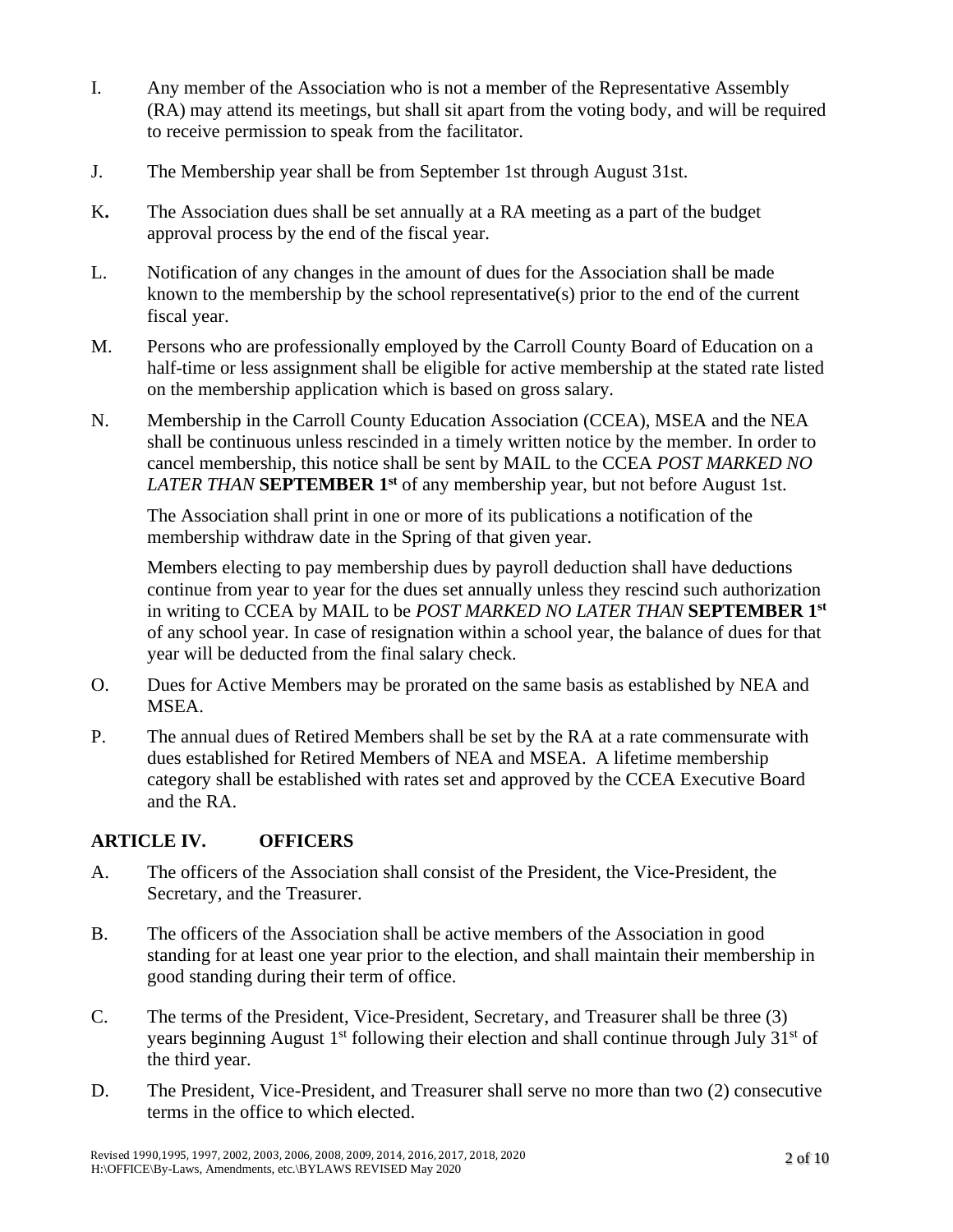- E. Whenever the office of President shall become vacant between elections (due to death, retirement, resignation, recall, or disability) the Vice-President shall assume the office, and will serve the remainder of the unexpired term. A vacancy in any other elected office shall be filled by appointment by the President until the next regularly scheduled election.
- F. The elected officers of the Association shall serve as Delegates to the MSEA and NEA Representative Assembly.
- G. Attend most CCEA sponsored events.
- H. POWERS and DUTIES
	- i. The President shall:
		- 1. preside over meetings of the Executive Board and RA,
		- 2. appoint the committee chairpersons and members,
		- 3. be an ex-officio member of all committees except the election and credentials committee,
		- 4. attend or ensure CCEA representation at Board of Education meetings, budget hearings, etc.,
		- 5. represent the views of CCEA to MSEA, NEA, and the public,
		- 6. prepare and circulate the agenda for the RA in a timely manner,
		- 7. recommend to the Executive Board the appointment of staff members and supervise the office staff,
		- 8. serve as signatory on all checks with the Treasurer,
		- 9. perform all other functions usually attributed to the office of President,
		- 10. appoint a designee to perform the functions of the office of president.
	- ii. The Vice-President shall:
		- 1. assist and support the president in all of their duties as requested by the president,
		- 2. assume the role of president when the President is unable to perform their duties,
		- 3. work closely with one or more committees as requested by the President,
		- 4. attend all Executive Board meetings and RAs each month.
		- 5. utilize release time, up to two days per month, for association business, as needed and agreed upon between the president and vice president. This leave may be taken in 1/2 day or full day increments.
	- iii. The Secretary shall:
		- 1. keep accurate minutes and attendance records of all meetings of the Executive Board and RA,
		- 2. submit the minutes to all members of the Executive Board and RAs,
		- 3. attend all Executive Board meetings and RAs each month.
	- iv. The Treasurer shall: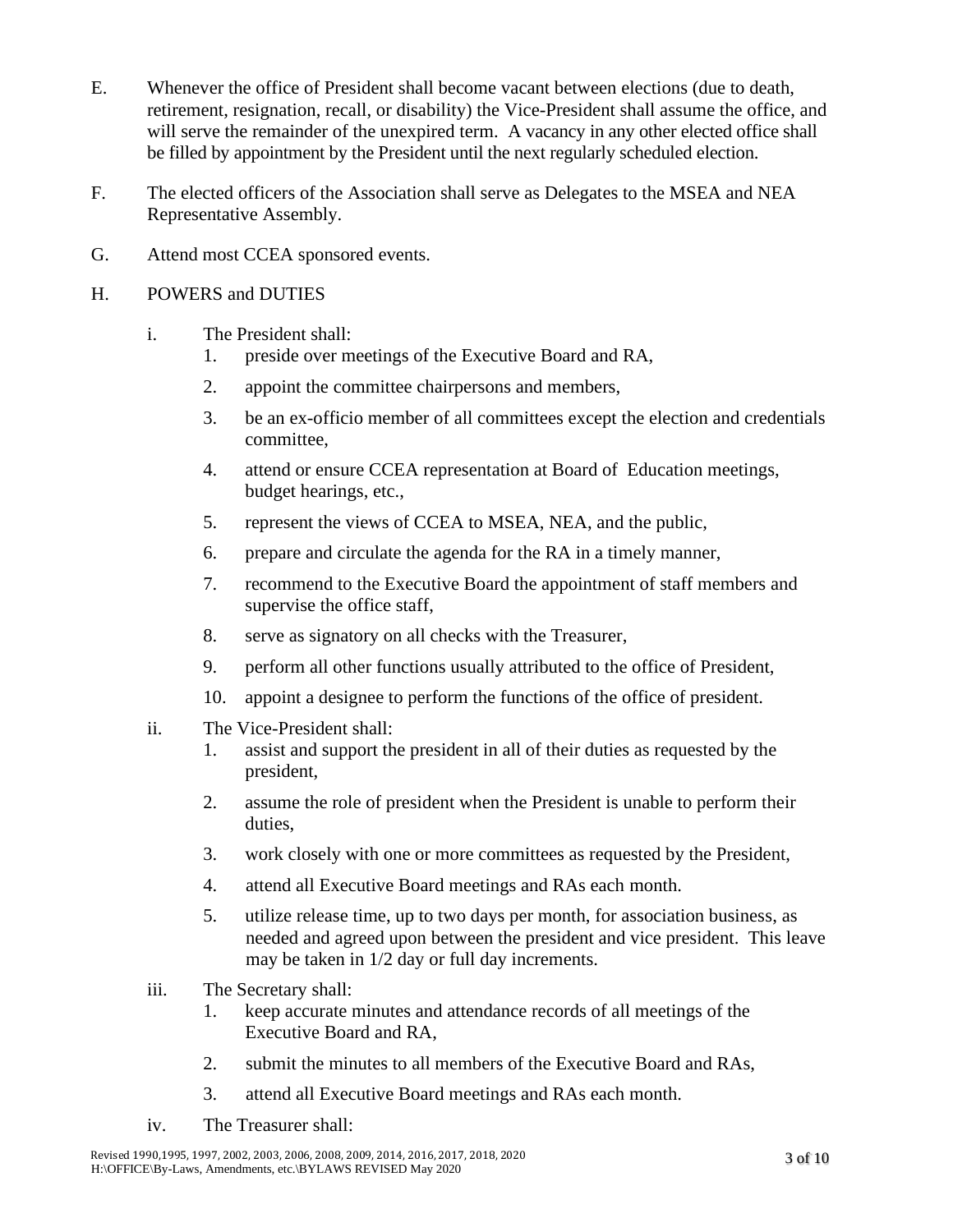- 1. oversee all Association finacial activity as advised by a certified licenensed accounting firm,
- 2. file a written report at each meeting of the Executive Board and RA,
- 4. prepare an annual financial statement for publication to members as directed by the Executive Board,
- 5. keep the President and the Executive Board informed of the financial condition of the Association,
- 6. be bonded,
- 7. assist the Budget Committee in the drafting of the annual budget,
- 8. attend all Executive Board meetings and RAs each month
- 9. serve as signatory on all checks with the President.

# **ARTICLE V. EXECUTIVE BOARD**

- A. The Executive Board shall be the Executive body of the Association. They shall:
	- i. implement policies of the Association,
	- ii. manage the day to day affairs rs of the association,
	- iii. review the proposed annual budget which shall be presented to the RA one month prior to adoption,
	- iv. approve standing and non-standing committee chair appointments made by the president,
	- v. serve on one or more standing committees and/or special committees at the discretion of the president
	- vi. appoint staff members upon recommendation of the president and determine their compensation and benefits.
	- vii. approve or reject all MOU's related to the Master Agreement.
	- viii. perform all other activities of the Association not specifically assigned in Bylaws.
	- ix. attend all Executive Board meetings and RA each month,
	- x. authorize expenditures consistent with fiscal policy and within the parameters of the adopted budget.
	- xi. attend most CCEA sponsored events.

## B. COMPOSITION

The Executive Board shall consist of the officers, eight members-at-large, and one retired member. The retired member must have been a member of the Association during at least five (5) years prior to retirement. They must be a member of CCEA, MSEA and NEA retired teachers.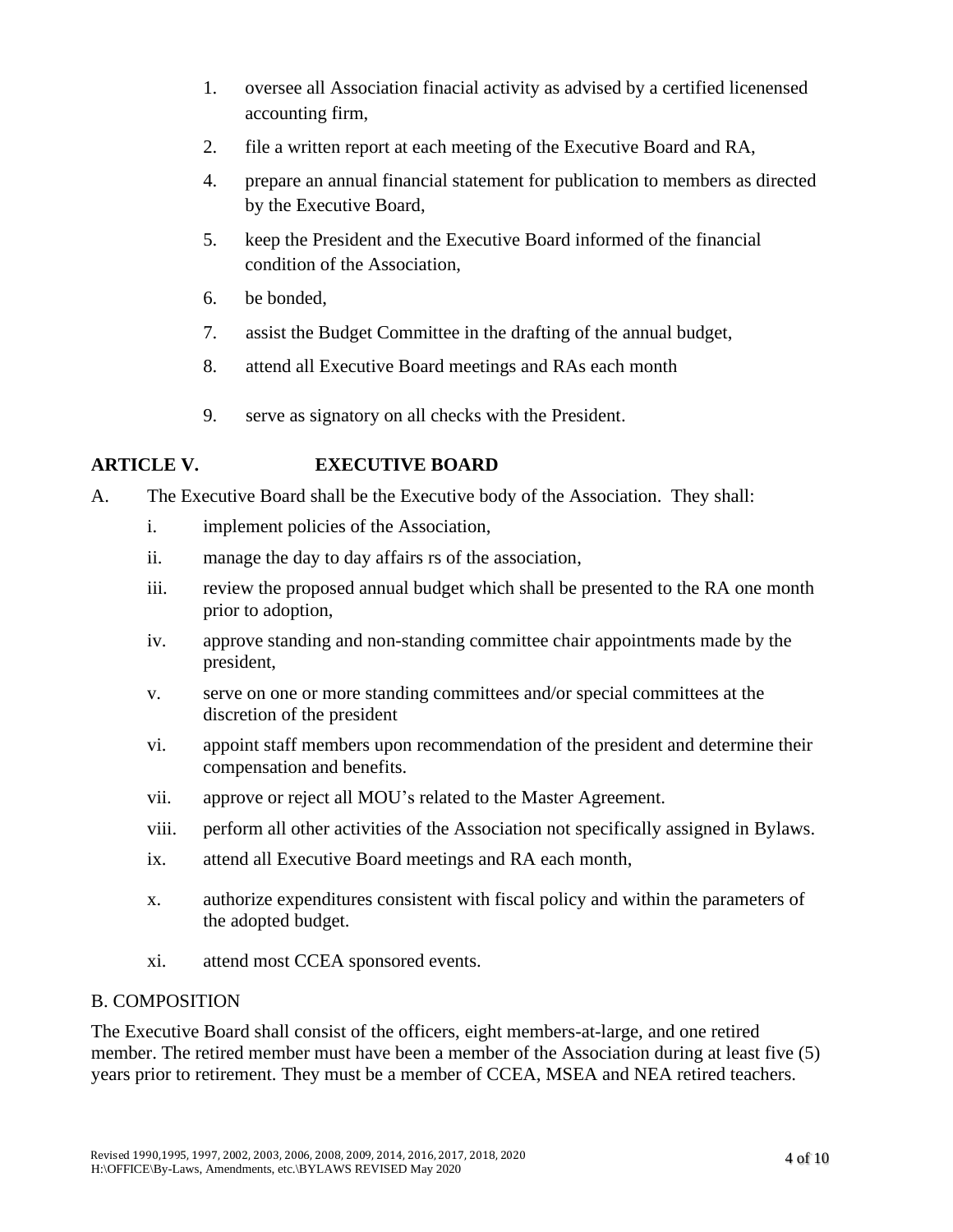#### C. TERMS OF OFFICE

The Executive Board members-at-large and the retired member shall be elected for a term of three years. Terms of one half of the Executive Board members-at-large shall be alternated, with four members being elected in even numbered years and four others in odd numbered years. The ninth member of the Board, retiree member, shall be included with one of the alternating elections.

#### D. MEETINGS

The Executive Board shall meet at least one week prior to the monthly RA meeting, at the call of the President, or at the request of four members of the Board.

### E. ATTENDANCE AT MEETINGS

Executive board members (including officers) shall be subject to recall provisions if they are absent from two (2) or more regularly scheduled Executive Board meetings per fiscal year (Aug 1 –July 31), without a valid reason as determined by the President.There will be a deduction in the Board Member's annual stipend determined by the Board if their absence is unexcused. A Board member missing four (4) or more meetings is automatically subject to recall procedings.

#### F. QUORUM

A simple majority of their members shall be a quorum for the Executive Board and Committees.

#### **ARTICLE VI. REPRESENTATIVE ASSEMBLY**

- A. The RA shall consist of the CCEA Officers, Executive Board, and one or more representatives from each school faculty. Only active members of the association may hold these positions or vote in the election for faculty representative.
- B. The legislative and policy-forming body of the Association shall be the RA. It shall:
	- i. approve the budget,
	- ii. set the dues,
	- iii. fill vacancies occurring on the Executive Board,
	- iv. act on reports of committees,
	- v. adopt procedures for implementing the *Code of Ethics of the Education Profession*,
	- vi. establish guidelines to be followed to assure due process for any members disciplined, suspended, or expelled,
	- vii. at the first RA, adopt the guidelines for the operation of the meetings,
	- viii. adopt such rules governing the operation of the Association, and the conduct of meetings as are consistent with the Bylaws,
	- ix. fill all vacant offices except the office of president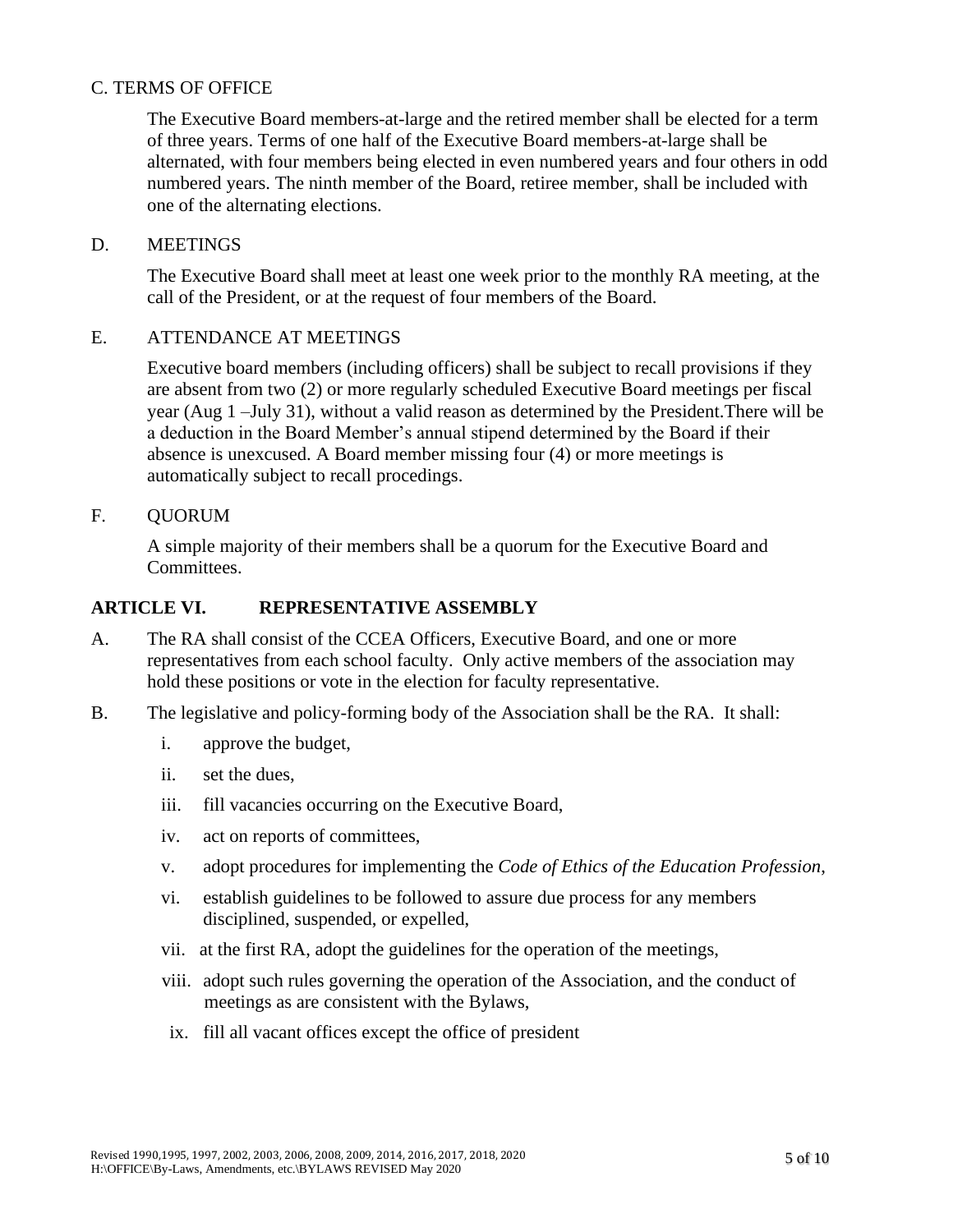- C. COMPOSITION AND DUTIES
- i. In each Carroll County Public School (CCPS) work site, members who are in good standing of this Association shall elect each year one Representative to the RA for each twenty (20) barganing unit members or fraction thereof.
- ii. There shall be at least one Representative from each work site.
- iii. Where more than one such Representative is elected, one may be designated the Senior Representative.
- iv. Each work site membership shall elect an alternate representative who shall attend RA meetings in the event of excused absence of the Senior Representative(s).
- v. Representatives' elections shall be held the last month of school and Representatives shall take their seats in the September meeting of the RA.
- vi. Representatives shall attend the regular meetings of the RA.
- vii. Work site membership may, at any time during the year, hold an election for a new Representative if for any reason the seat becomes vacant.
- viii. Representatives shall arrange meetings of the Association members at that work site to discuss Association business, organize and oversee the subsequent elections of Representatives, and serve as work site faculty voice.
- D. MEETING
	- i. The RA shall meet, each school month at a time set by the president and approved by the Executive Board by August. A future meeting may be waved upon the appoval of a majority of the Representitves in attendance at an Assembly meeting.
	- ii. Special meetings of the RA may be held at the call of the President or upon written request to the Executive Board from five work sites. Business to come before special meetings must be stated in the call, which shall be sent in writing to each representative with as much prior notice as possible.
- E. QUORUM

i. Representatives of at least one half  $(1/2)$  of the bargining unit work sites shall be a quorum for the RA.

# **ARTICLE VII GENERAL MEMBERSHIP MEETINGS**

- A. A special meeting of the membership may be called at any time by a majority vote of the members of the Representative Assembly. At least one week's notice must be given to the membership of the meeting.
	- i. The President shall set the time and place of each meeting.
	- ii. At least two week's notice shall be given to the membership of the meeting.
- B. A special membership meeting may also be made through petition by 10% of the active members for the current school year. Business of this special meeting will be restricted to the business stated in the petition.
	- i. The President shall set the time and place of each meeting.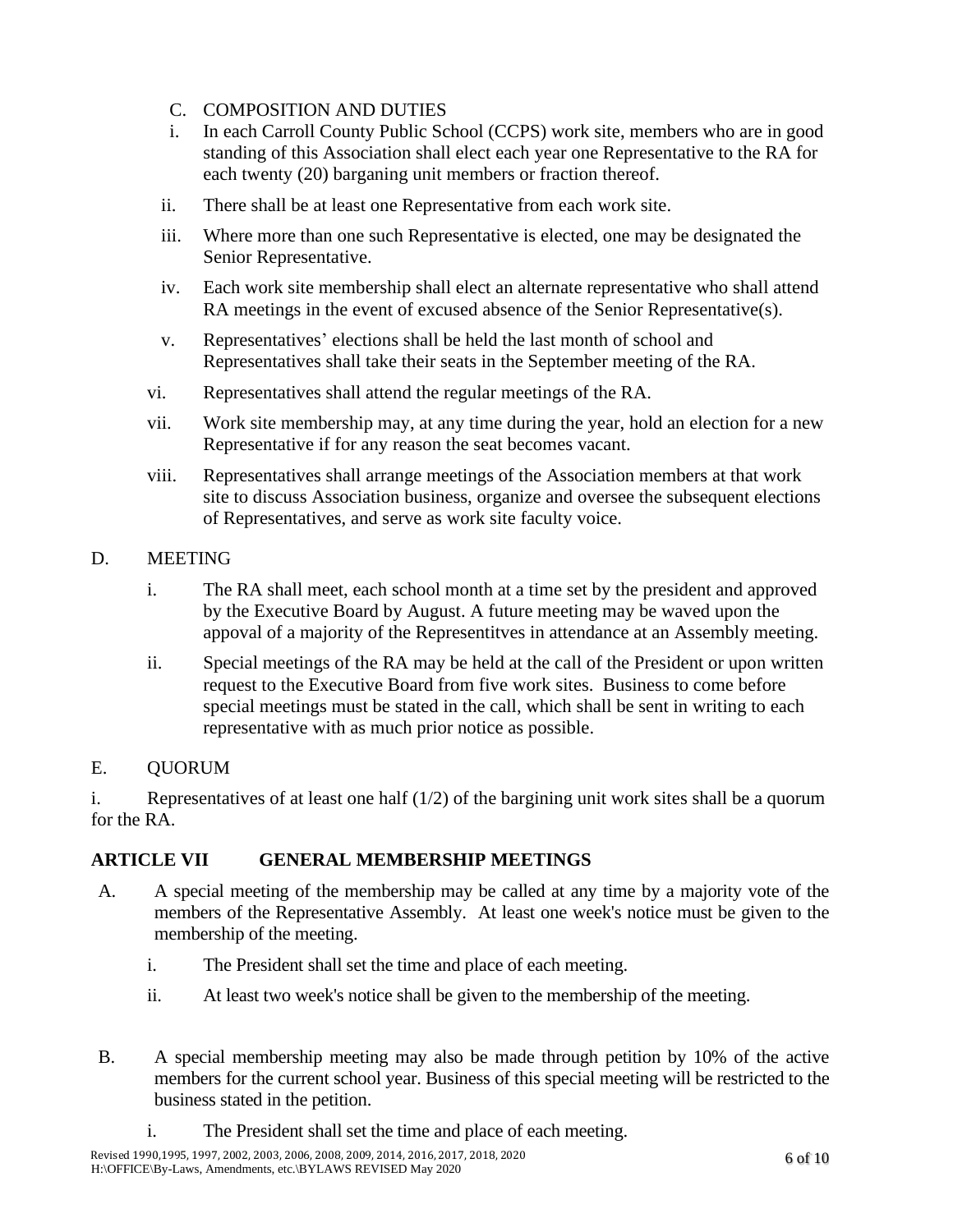ii. At least two week's notice shall be given to the membership of the meeting.

## **ARTICLE VIII. NOMINATIONS, ELECTIONS, AND ACCREDITATION**

- A. The Election Committee shall prepare guidelines for the nomination, election, and accreditation of the officers and the other members of the Executive Board. All members of the Elections Committee shall not sit on the executive board, be a building representative, or be an officer of the association. Members may not run for office while they serve on the Elections Committee.
- B. Such guidelines shall be presented to the RA for review and adoption. These guidelines shall include, but not be limited to the following:
	- i. open nominations by individual members,`
	- ii. provision for publication of the list of nominations in an official publication of the Association at least (2) two weeks prior to election,
	- iii. provisions for secret ballot election by the membership,
	- iv. provisions for distribution, collection and tally of the ballots,
	- v. provisions for the election of officers by plurality of the valid ballots cast,
	- vi. provision for meeting the appropriate requirements of the Constitution and Bylaws of the NEA,
	- vii. provisions to serve as decision-maker if any dispute arises within 5 days after any elections.

#### C. DELEGATES

- i. The elected officers of the Association shall serve as Delegates to the MSEA Representative Assembly and to the NEA Representative Assembly.
- ii. Additional delegates shall be elected at the same time as officers are elected, through open nomination, by secret ballot, by pluarlity vote, and in conformity with the oneperson one-vote rule.
- iii. Only active members of the Association may hold these offices or vote in the election of delegates.

#### **ARTICLE IX. COMMITTEES**

#### A. APPOINTMENT OF STANDING COMMITTEES

- i. The President shall appoint, with the approval of the Executive Board, chairpersons of the following standing committees, and will also appoint members of those committees:
	- 1. Government Relations
	- 2. IPD
	- 3. Membership
	- 4. Minority Affairs
	- 5. Negotiations Team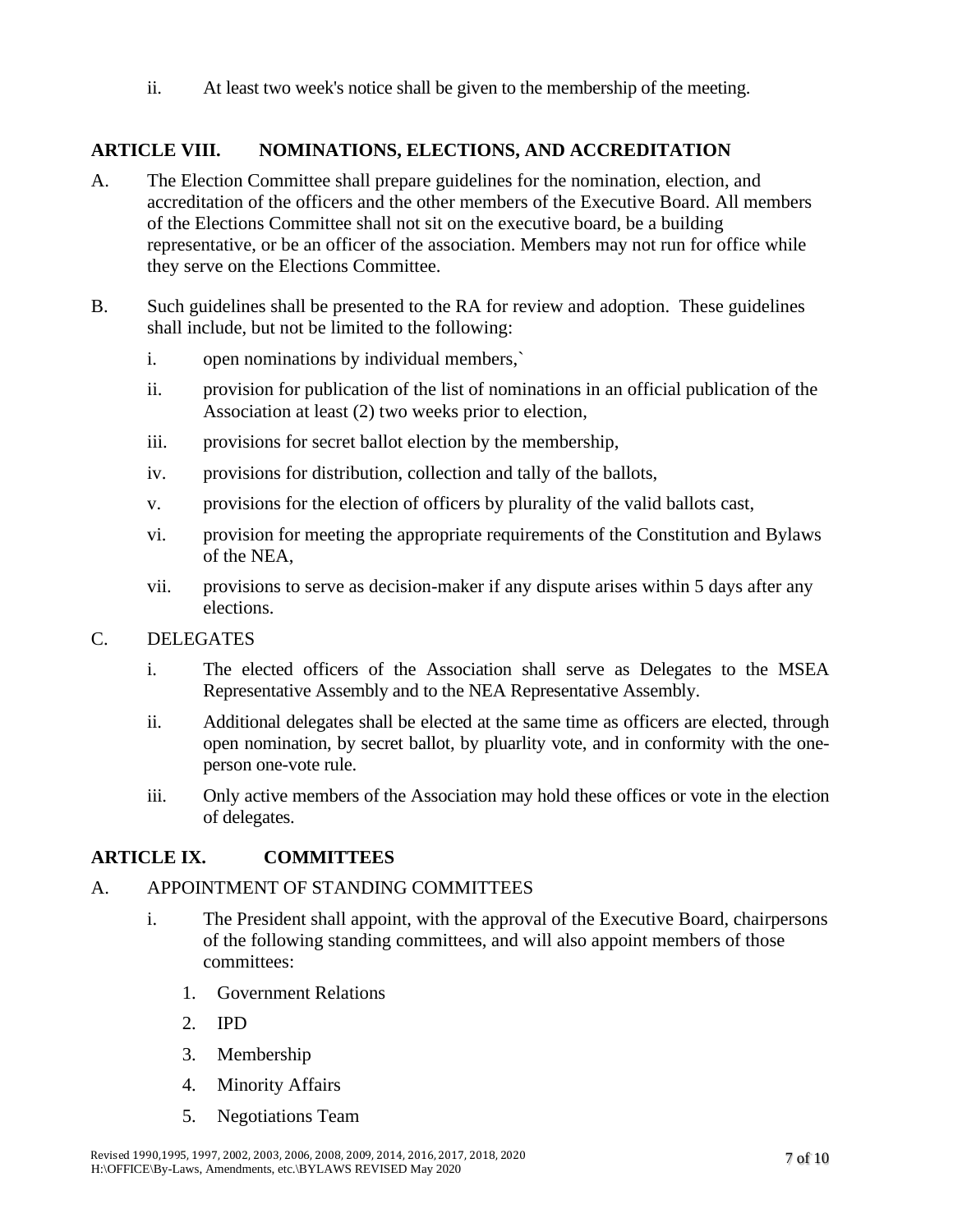- 6. Public Relations / Community Involvement
- B. Committees shall be appointed for a period of one year.
- C. Any member so appointed may be removed by the President, with the approval of the Executive Board.
- D. If committee funding is needed, limited funding will be approved by the Executive Board.

## E. NON-STANDING COMMITTEES

- i. Each year the President with the approval of the Executive Board, may appoint a Resolutions Committee, a Special Services Committee, an Audit Committee, and such other non-standing committees as may be necessary, and shall discharge them upon completion of their duties.
- ii. These committees shall operate according to rules approved by the RA.
- iii. No member of the Executive Board shall serve on the Audit Committee.

## F. RESPONSIBILITIES

- i. Each committee shall choose a secretary who shall keep a continuing record of activities.
- ii. Chairpersons shall report as necessary to the RA and shall prepare an annual written report summarizing objectives, action programs, gains, unreached goals, which the Executive Board shall make available upon request to the members and which shall become a part of the continuing committee record in the association files.

## **ARTICLE X. RECALL**

#### A. REASON FOR RECALL

i. An officer or member of the Executive Board shall be subject to recall for alleged gross negligence of the duties defined in the Bylaws, or incapacity.

#### B. INITIATION

i A petition signed by a number of members equal to at least ten (10) percent of the general membership as of the preceding June 30th may be filed with the Elections Committee to initiate the recall procedure unless otherwise specified herein.

### C. PROCEDURE

- i. Upon receipt of the petition, the Elections Committee shall verify the signatures, prepare and ensure all charges and provide an opportunity for officers to respond to the charges.
- ii. Within thirty (30) days of receipt of valid petitions, the Elections Committee shall prepare and mail ballots with the charges and the responses to the charges to the General Membership within guidelines established by the Election Committee and approved by the RA.
- iii. If the General Membership so votes by a 2/3 majority of the votes casts to support the petition for recall, the office becomes vacant, and it shall elect a replacement at the following meeting of the RA to fill the unexpired term.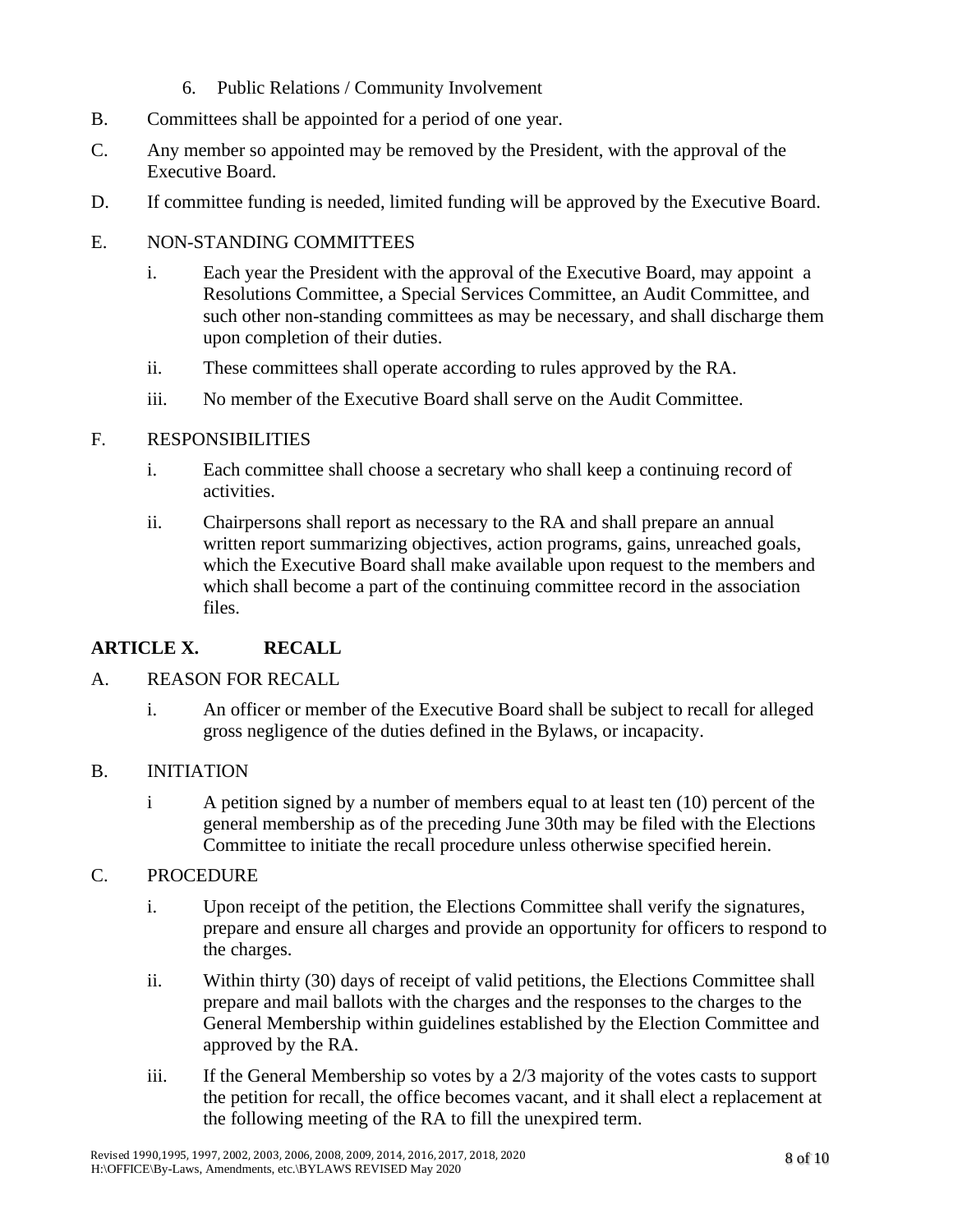## **ARTICLE XI. CONTRACT RATIFICATIONS**

- A. The president shall give the membership a one (1) week notice that a contract ratifiction meeeting will be held.
- B. The ratification of the proposed contract shall be voted on by only active members of the Association except where otherwise statutorily required.
- C. Two (2) informational meetings prior to the vote on contract ratification will be held on the same date, at two different times, in the same central location. The times and date will be sent by the President of the Association.
	- i. President will call the meeting to order and introduce presenters.
	- ii. All members will be required to sign in.
	- iii. Procedures to be used for the ratification process will be explained including how the meeting(s) will be conducted and how the vote will occur.
	- iv. All changes to the Master Agreement will be provided with an explanation of the proposal by bargaining team members.
	- v. Members shall have an opportunity to ask questions for the purposes of clarification.
	- vi. An explanation of the options available to members (for example, accept, reject,) and any recommendation of the bargaining team or negotiations committee will be made.
	- vii. Discussion and debate by members of the merits of the proposal, or deferral of

discussion and debate on the merits until the ratification vote meeting will occur.

- viii. Instruction to attendees will be made that there are to be no press releases or outside public discussions of the proposed contract, and to maintain confidentiality of the proposal.
- D. Contract Ratification vote
	- i. All members must sign-in.
	- ii. President will call the meeting to order and introduce presenters.
	- iii. A period of discussion and debate will follow.
	- iv. An opportunity to ask final questions for clarification will be provided.
	- v. A reminder of any recommendation of the bargaining team or negotiations committee will be made.
	- vi. A ratification vote by secret ballot will occur.
- E. The Election/ Credential Committee will be responsbile for tallying and verifying the vote.
- F. Contract will be ratified by a simple majority of those voting.